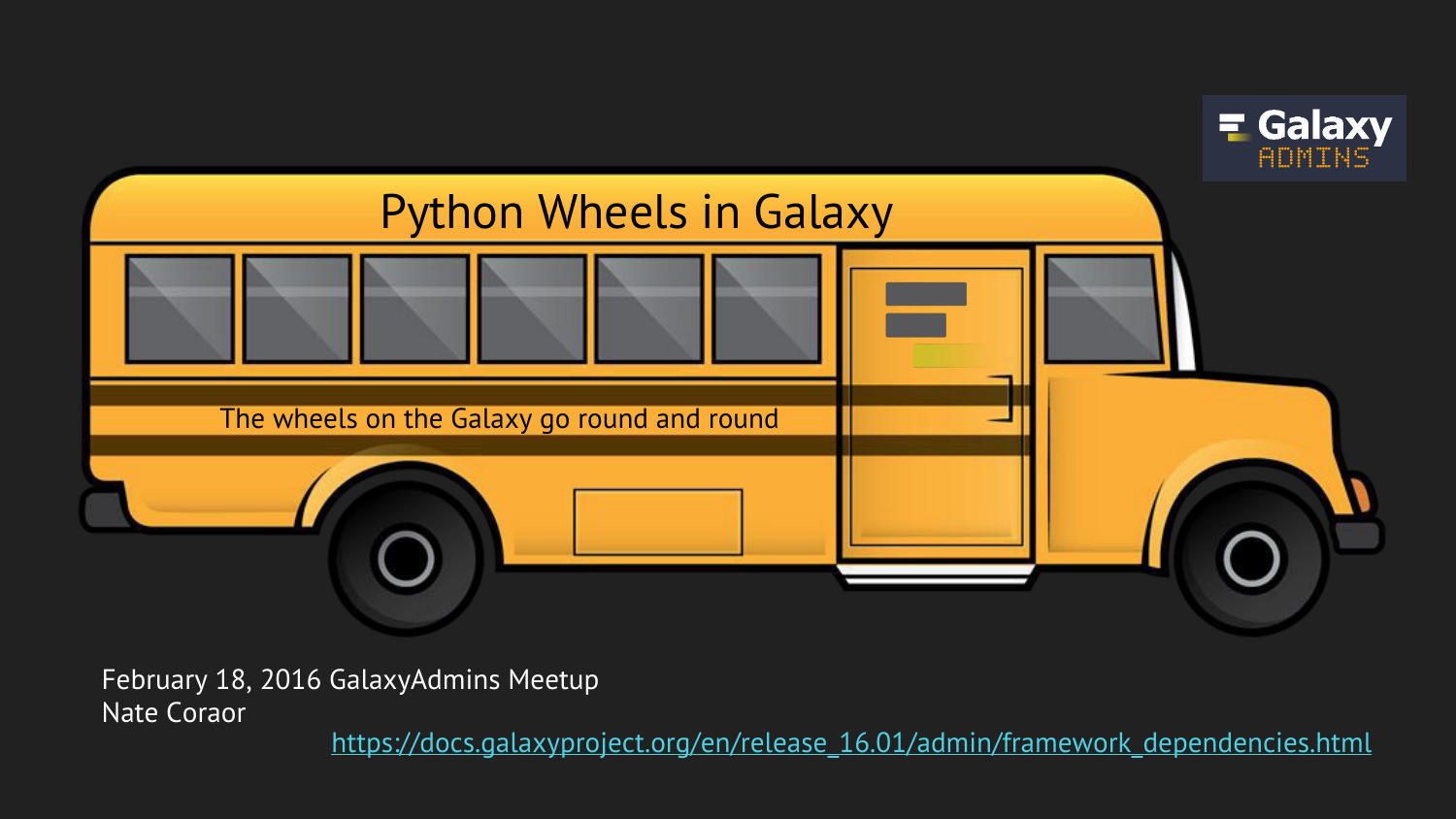#### **Overview**

- A history lesson
- Wheels
- What has changed?
- Nitty gritty stuff
- Future plans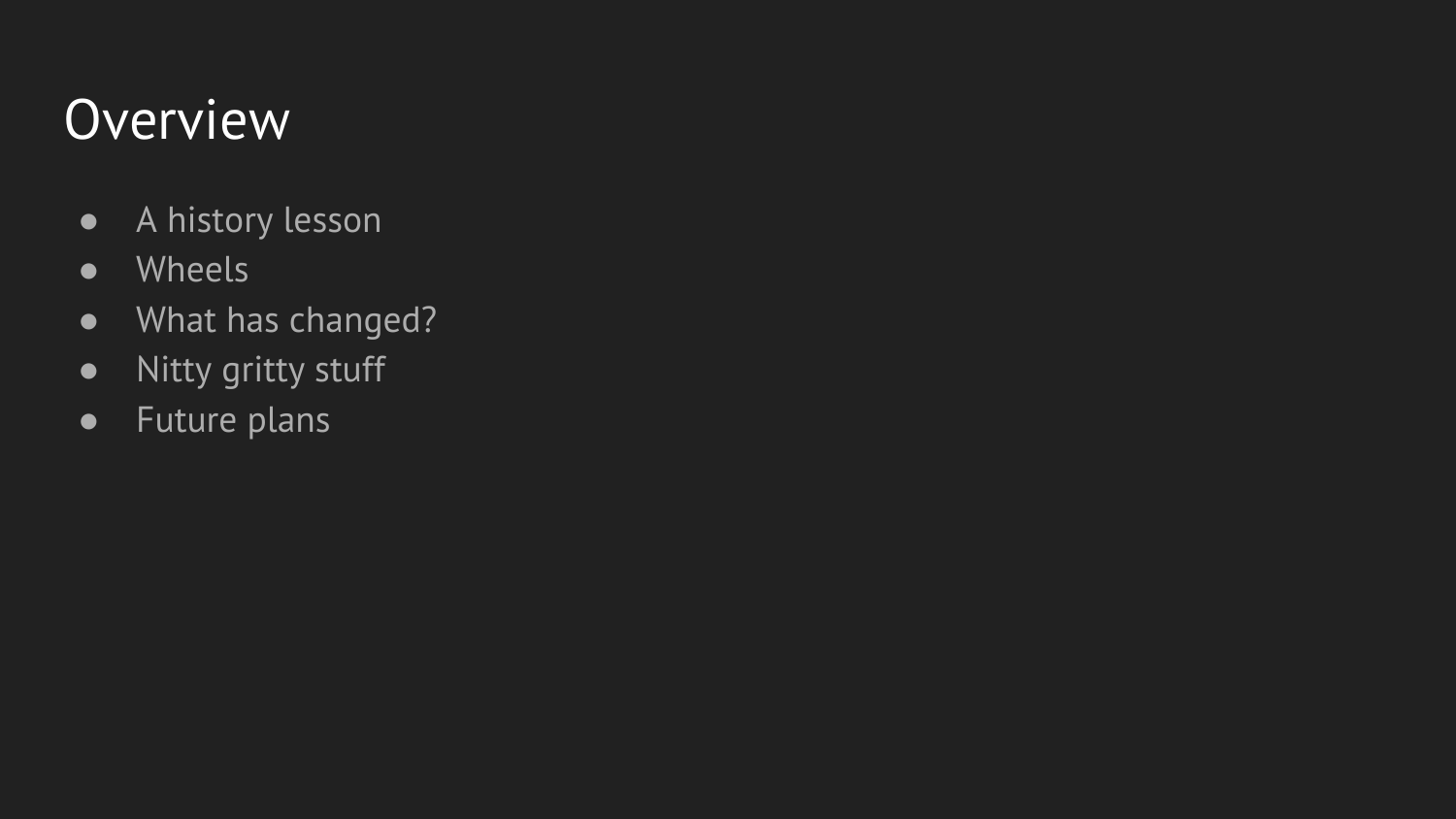#### A history lesson: Galaxy dependency management

Most Python projects use requirements.txt and pip to manage dependencies, most of which are compiled at first run. Galaxy's approach has always been heavier:

- The Galaxy framework's dependency list is **long** and building the list is **slow**
- Many include C extensions and some are **not easy to compile**
- Some require **non-standard packages** to be installed on the system to build, but not to use
- For tool developers, we want Galaxy to be **quick, easy,** and **foolproof** to start
- Galaxy solution: prepackage and provide **binary distributions** (eggs, wheels)
- Wheels have not solved all the problems yet (but we'll get to that)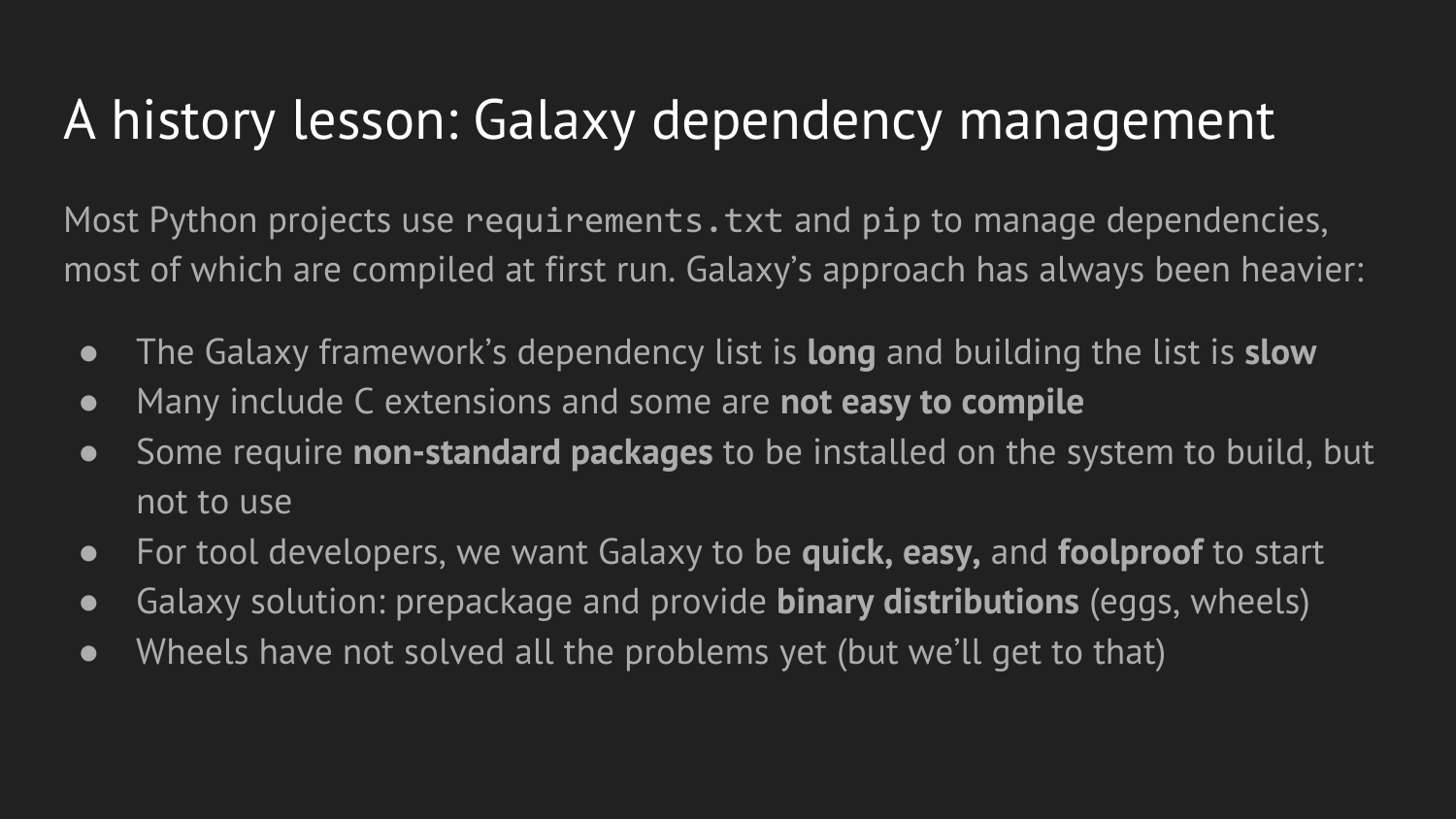#### Python packaging history lesson

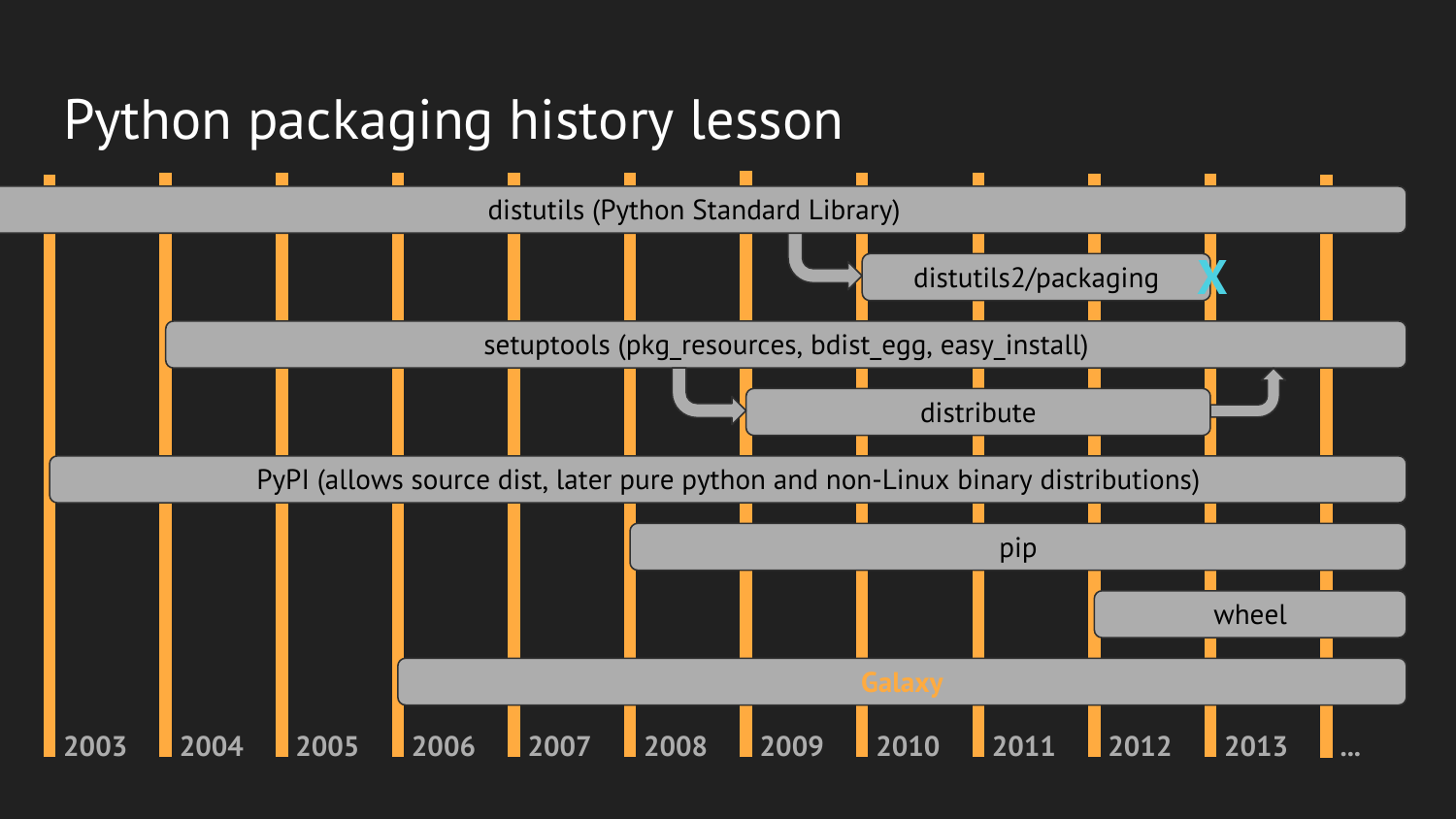# A history lesson: Eggs

Wheel, and egg before it, are "built" distribution formats

An (example) non-pure Python package installation process using setuptools:

```
% python setup.py install
running install
   running bdist_egg
     running egg_info
     running install_lib
    running build_py # "build" pure python contents
    running build ext # build C extensions
                                    PyYAML-3.11-py2.7-linux-x86_64.
```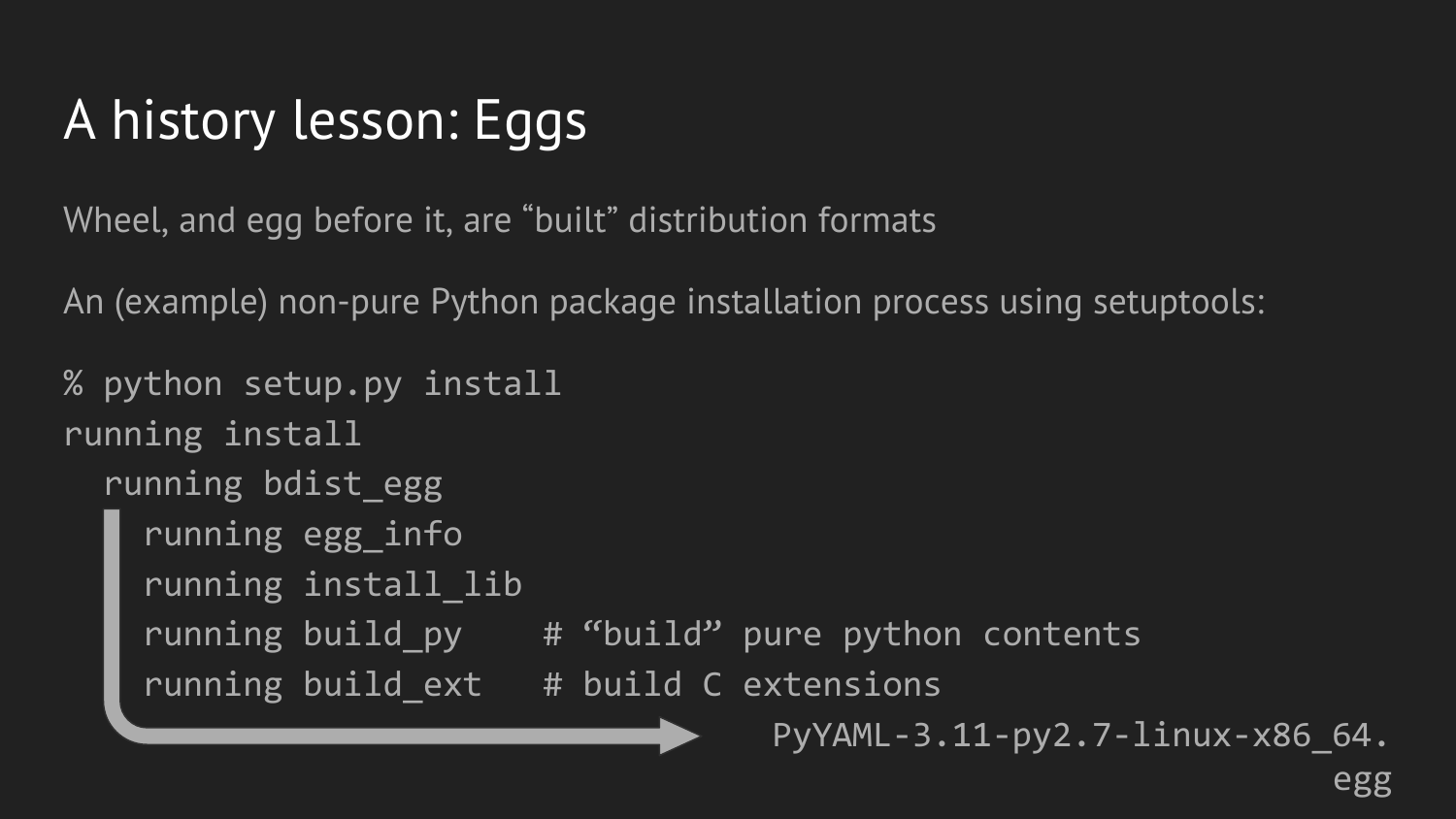## A history lesson: Egg compatibility

Egg: setuptools' built distribution format (and intermediary format for installation)

 six-1.9.0-py2.7.egg PyYAML-3.11-py2.7-linux-x86\_64.egg

> compatible Python compatible "platform" version for non-pure Python packages

What is Python's ABI compatibility? What is linux x86 64's ABI compatibility?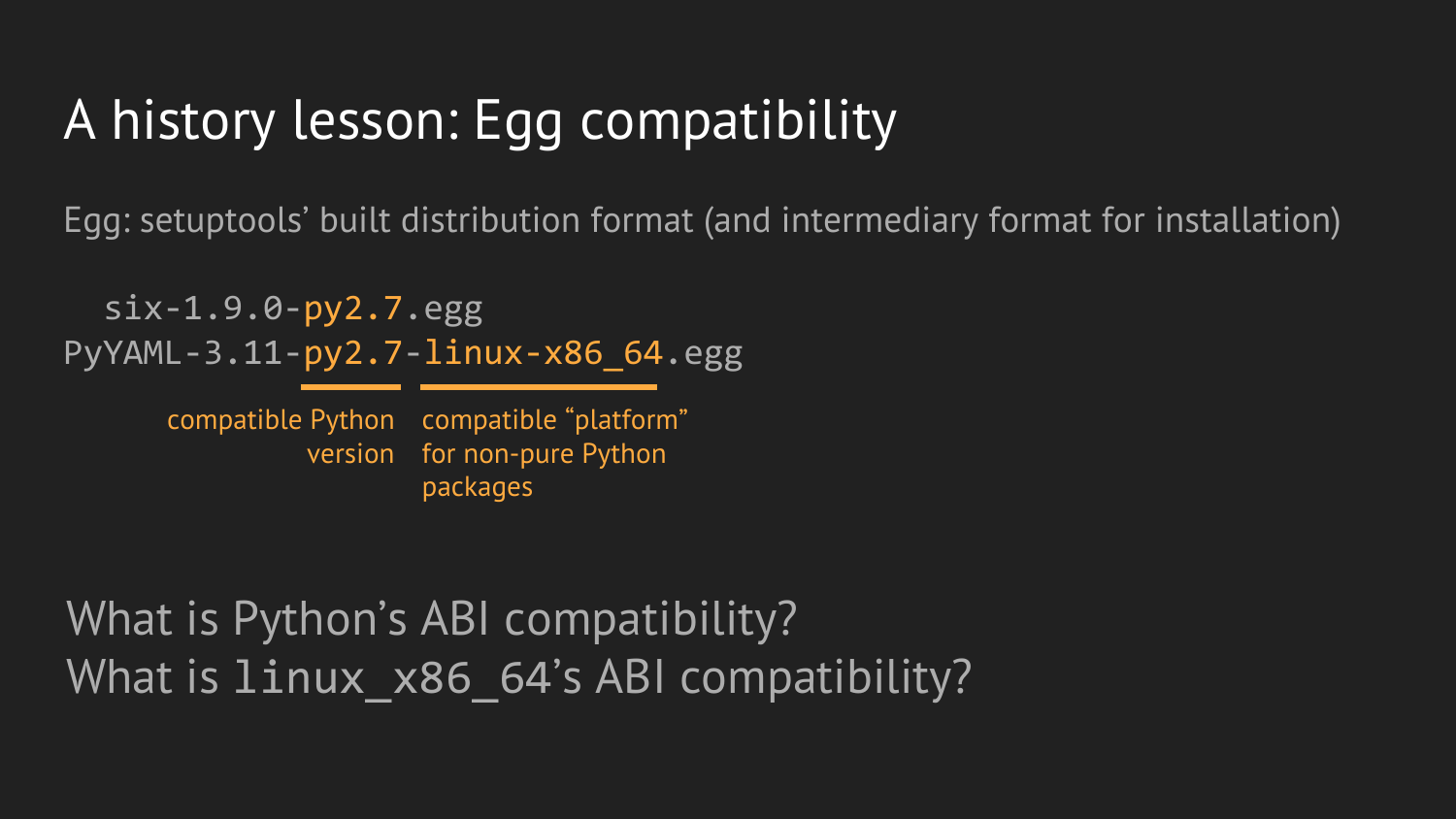#### A history lesson: Python ABI compatibility

Prior to Python 3.4, the default Python build uses UCS-2 (UTF-16) encoding, but most vendor (Linux distribution) Pythons use UCS-4 (UTF-32) encoding. *Binary artifacts created on these two are incompatible!*

Also incompatible: Debug, PyMALLOC build-time options (but in practice, all CPythons are debug disabled, PyMALLOC enabled), the Python interpreter itself (PyPy, Jython, etc.)

Galaxy solution: hack UCS string into egg filename, ignore debug, PyMALLOC, and interpreter. See [eggs.galaxyproject.org](https://eggs.galaxyproject.org/): PyYAML-3.10-py2.7-linux-x86\_64-ucs2.egg PyYAML-3.10-py2.7-linux-x86\_64-ucs4.egg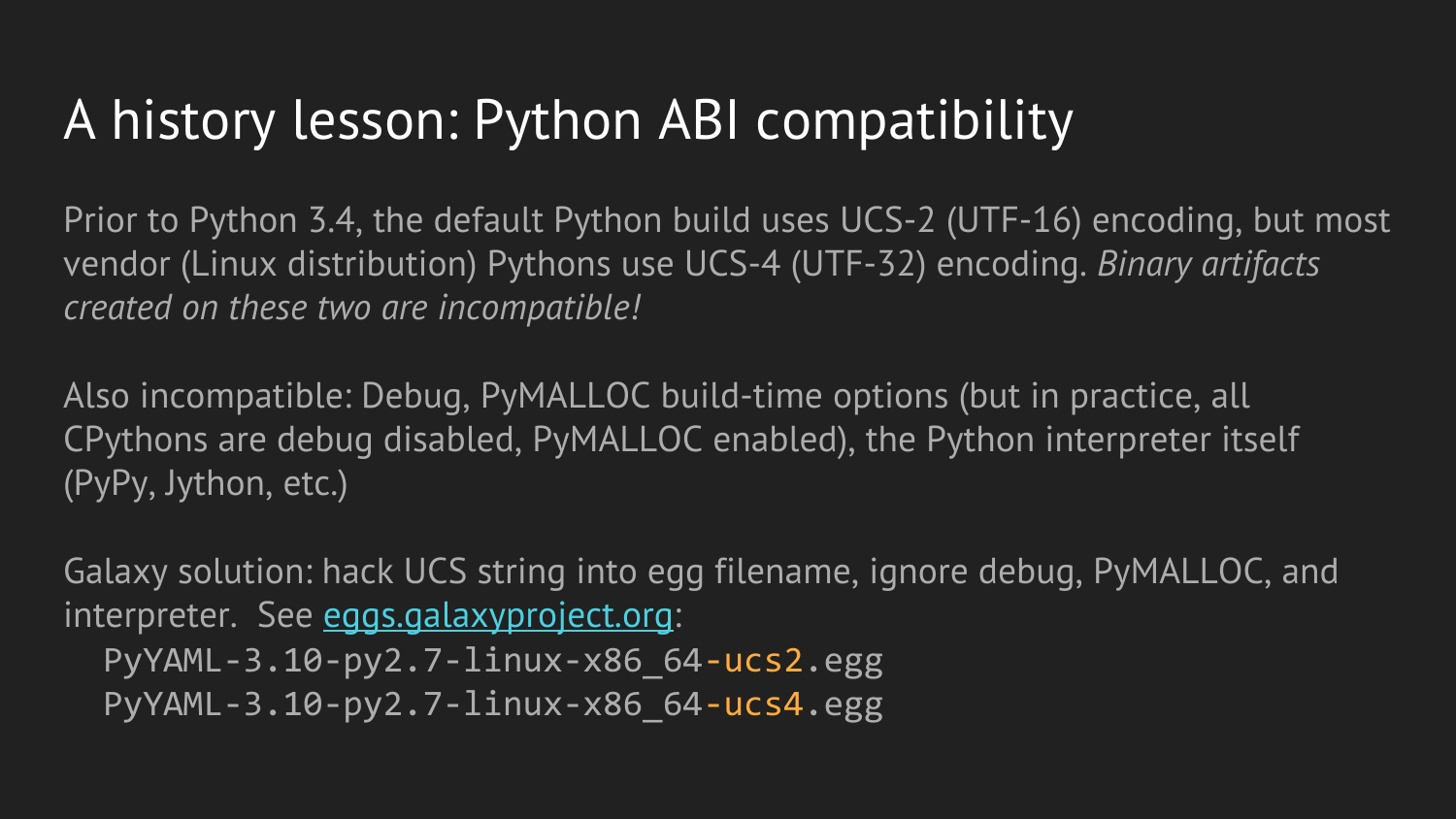## A history lesson: Linux ABI compatibility

What does linux  $x86$  64 mean? Are wheels built on Debian compatible with Red Hat Enterprise Linux?

#### *NOPE.*

#### *sorta*

- 1. Code built on a certain version of GLIBC can not be run with an older GLIBC due to symbol versioning
- 2. Some libraries linked by a package are not part of a "standard" Linux install
- 3. Other libraries (e.g. libz) do not version symbols and rarely version filenames, but their ABIs may not be compatible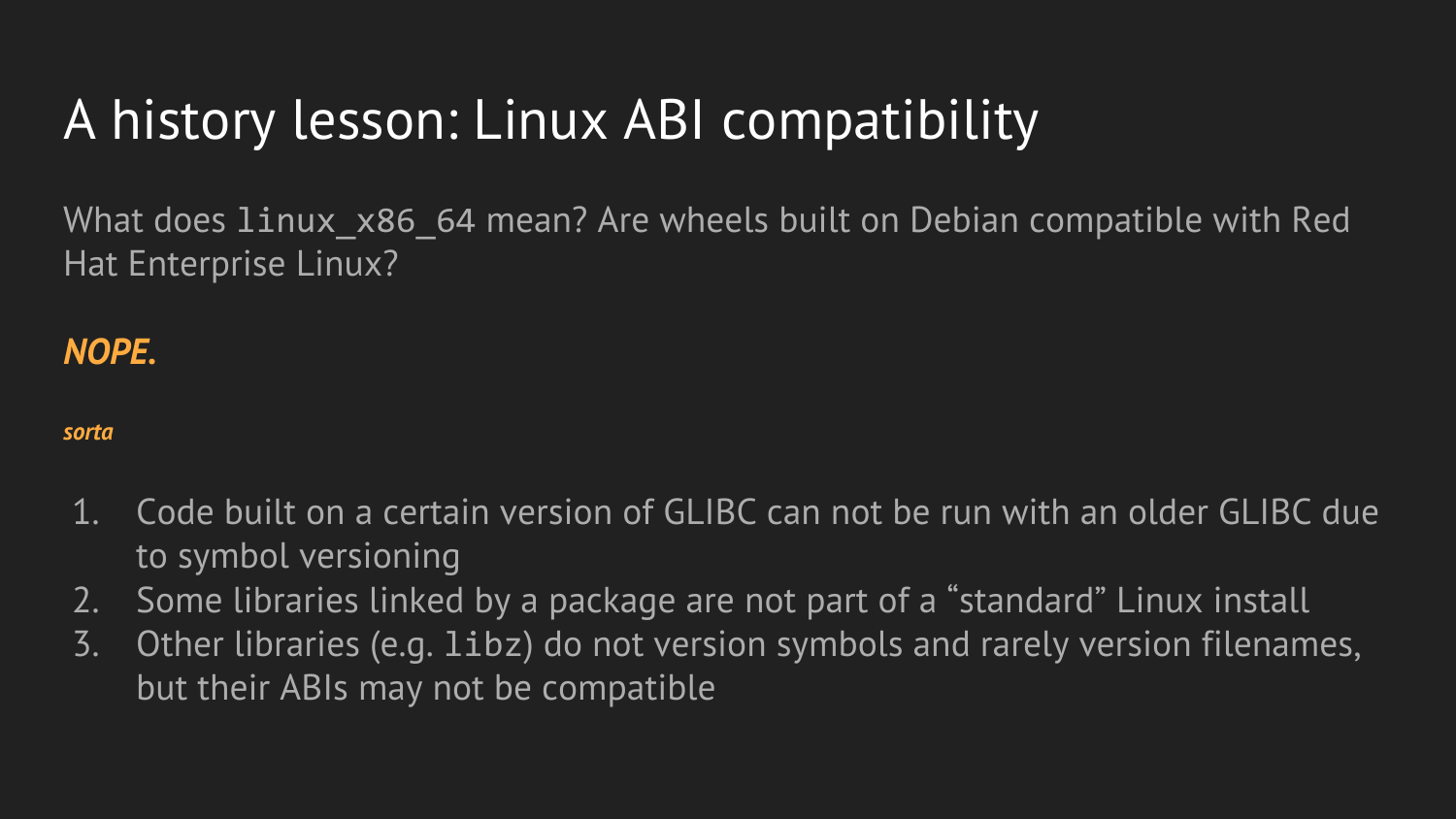#### A history lesson: Linux ABI compatibility

Galaxy solution:

- 1. Build eggs on a system with a very old GLIBC (Debian etch/4.0)
- 2. Statically link non-standard libraries directly into the wheel
- 3. Doesn't end up being a problem in practice

Downsides: Statically linked libraries will not receive security/bug updates like the vendor-provided version would, do not include vendor modifications, may not include all features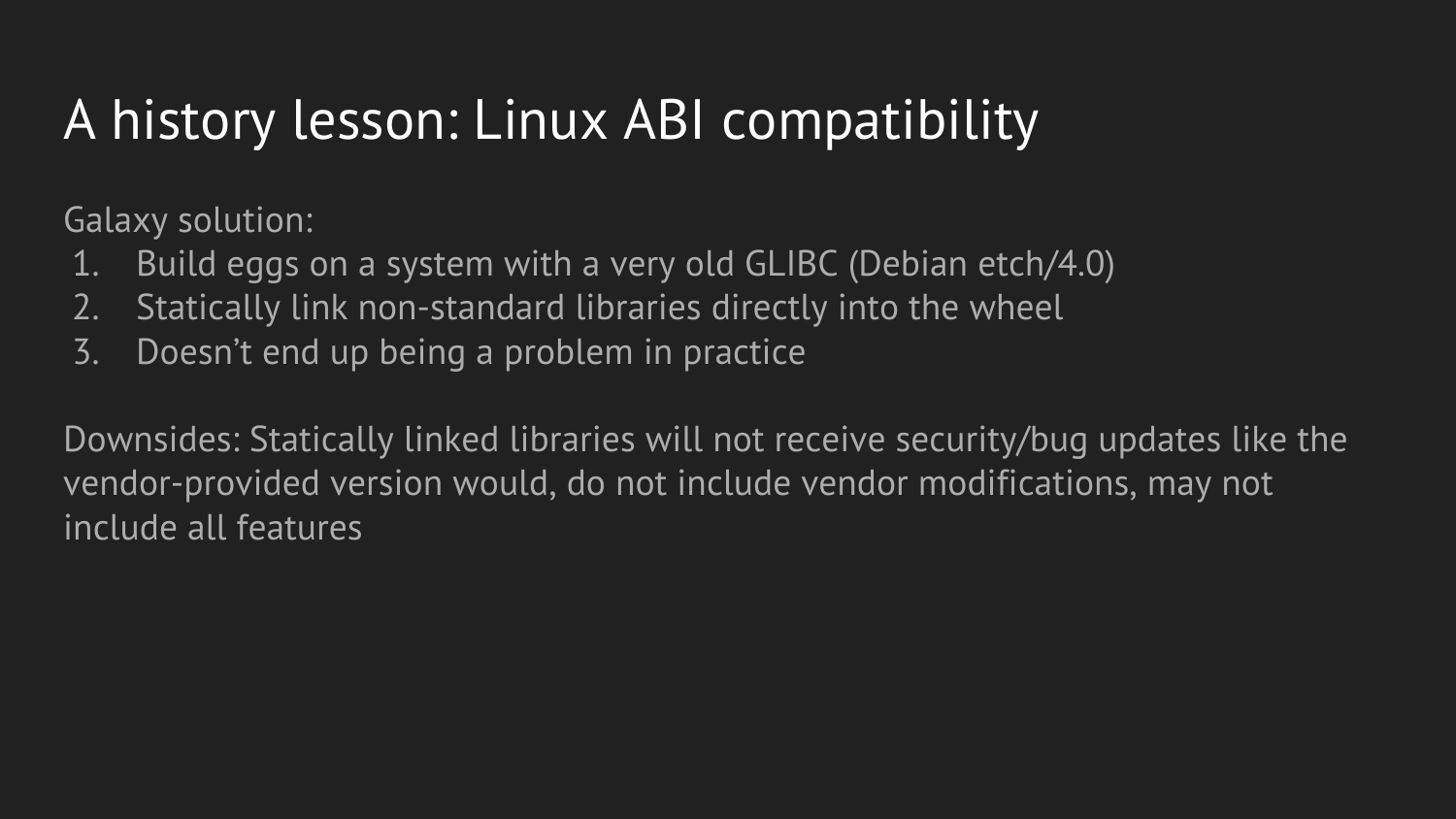#### Wheels: What are wheels?

Wheels are a "built" distribution format with a defined specification<sup>[1]</sup> designed to solve most of the deficiencies in the (unspecified) egg format.

Very similar to eggs in practice (zip file, most metadata files the same), but wheel does not include Python bytecode (\*.pyc) files and the wheel filename has more descriptive tags<sup>[2][3]</sup> which handle the Python ABI compatibility problem:

PyYAML-3.11-cp27-cp27mu-linux\_x86\_64.whl

But the generic linux x86 64 tag is still there. More on that later...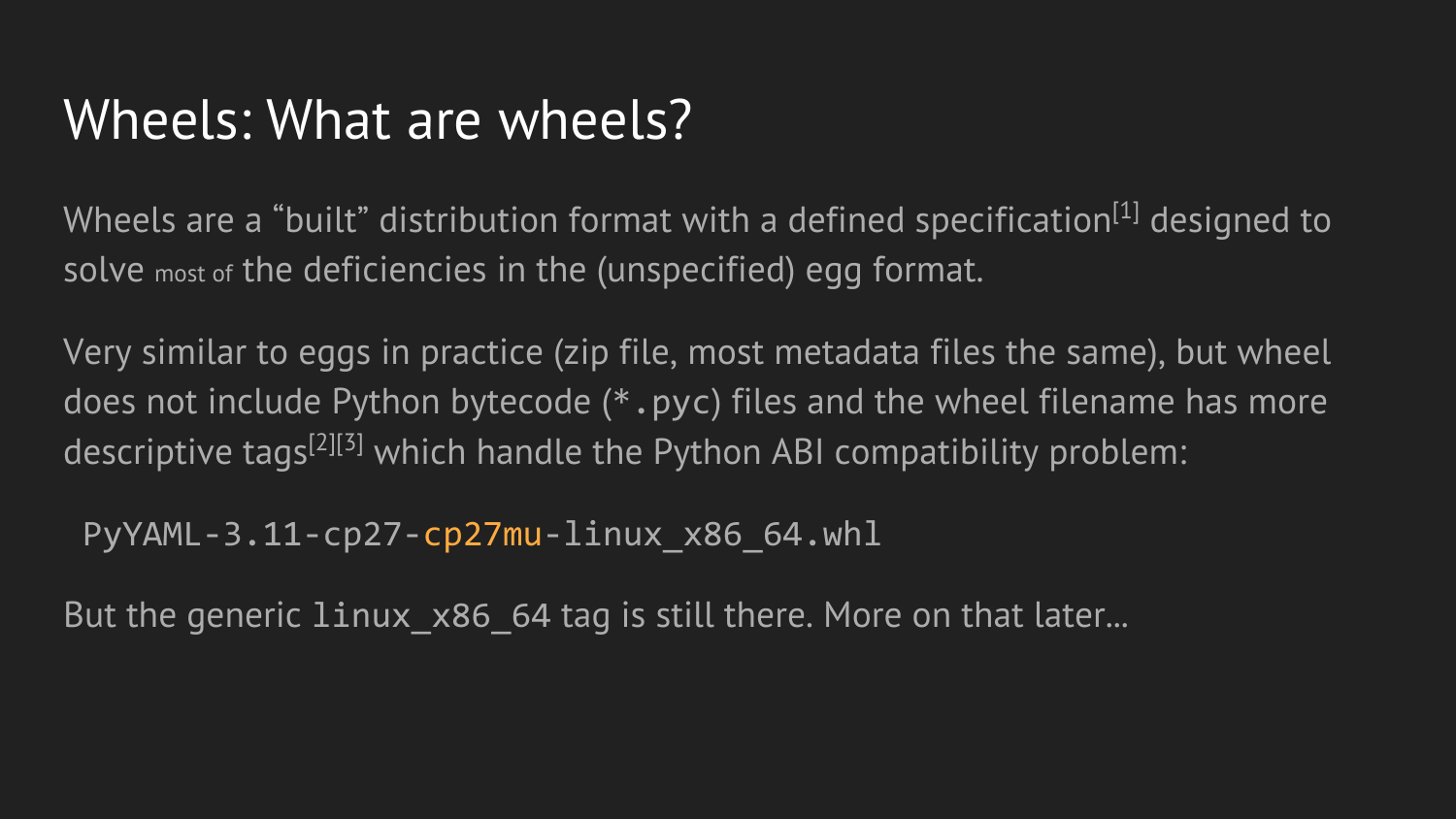#### Wheels: How does Galaxy use wheels?

Beginning with the 16.01 Galaxy release, eggs are replaced with wheels. Wheels are fetched from [wheels.galaxyproject.org](https://wheels.galaxyproject.org/).

This is done by installing a *modified version of* pip. The modifications are necessary to add specificity to the *platform tag* section of the wheel filename (e.g. linux\_x86\_64)

Three types of wheels are supported:

- Pure python
- Platform specific
- Platform generic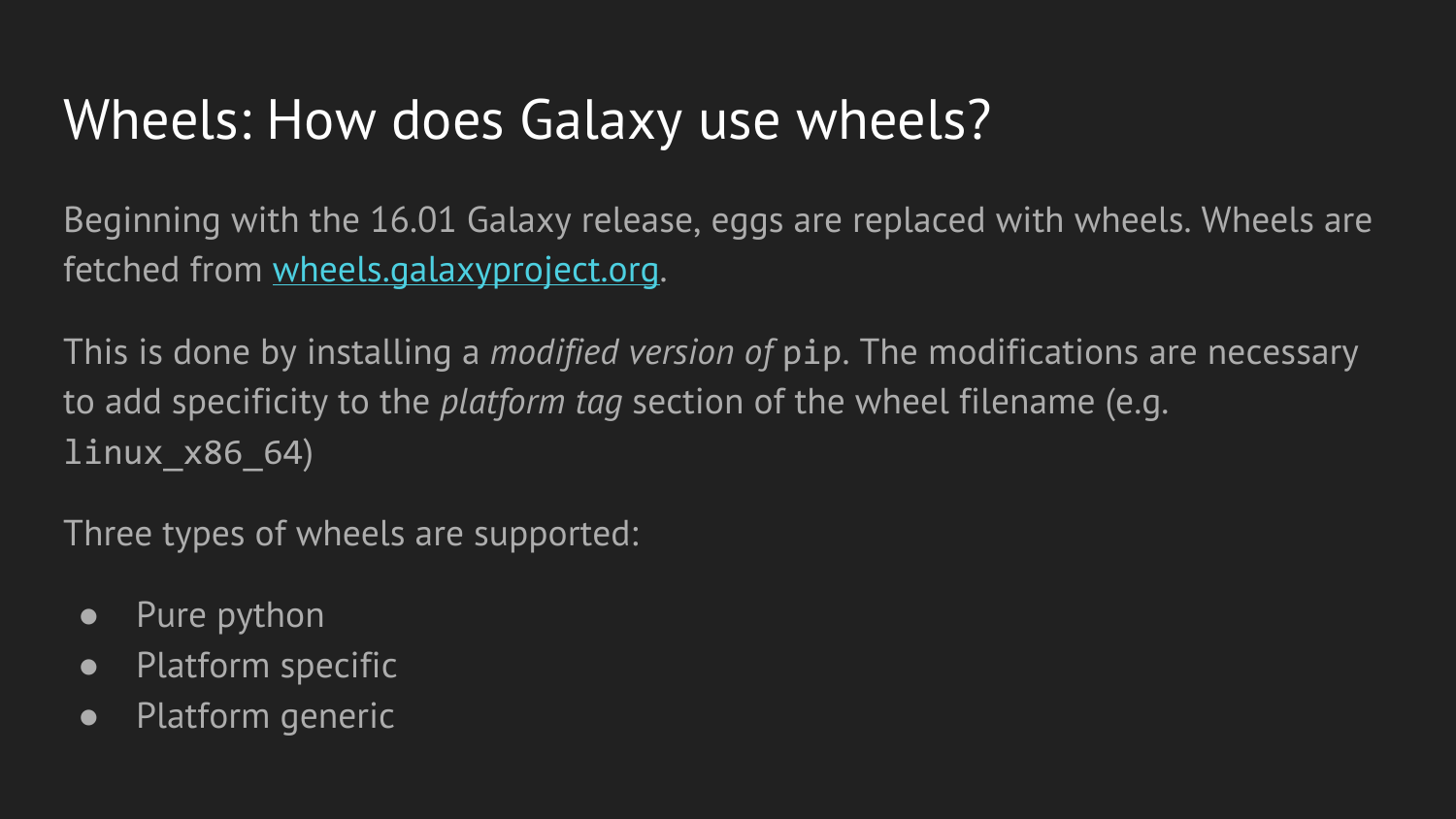#### Wheels: Platform specific wheels

We detect the Linux distribution and version so we can produce wheels like:

 $p$ sycopg2-2.6.1-cp26-cp26m-linux  $x86$  64 ubuntu 15 04.whl

- Pros:
	- libpq is dynamically linked the (maintained) vendor version will be used
- Cons
	- The the target system will need to have libpq installed
	- One wheel per interpreter/UCS/arch/distro combination: [https://wheels.galaxyproject.](https://wheels.galaxyproject.org/simple/psycopg2/) [org/simple/psycopg2/](https://wheels.galaxyproject.org/simple/psycopg2/)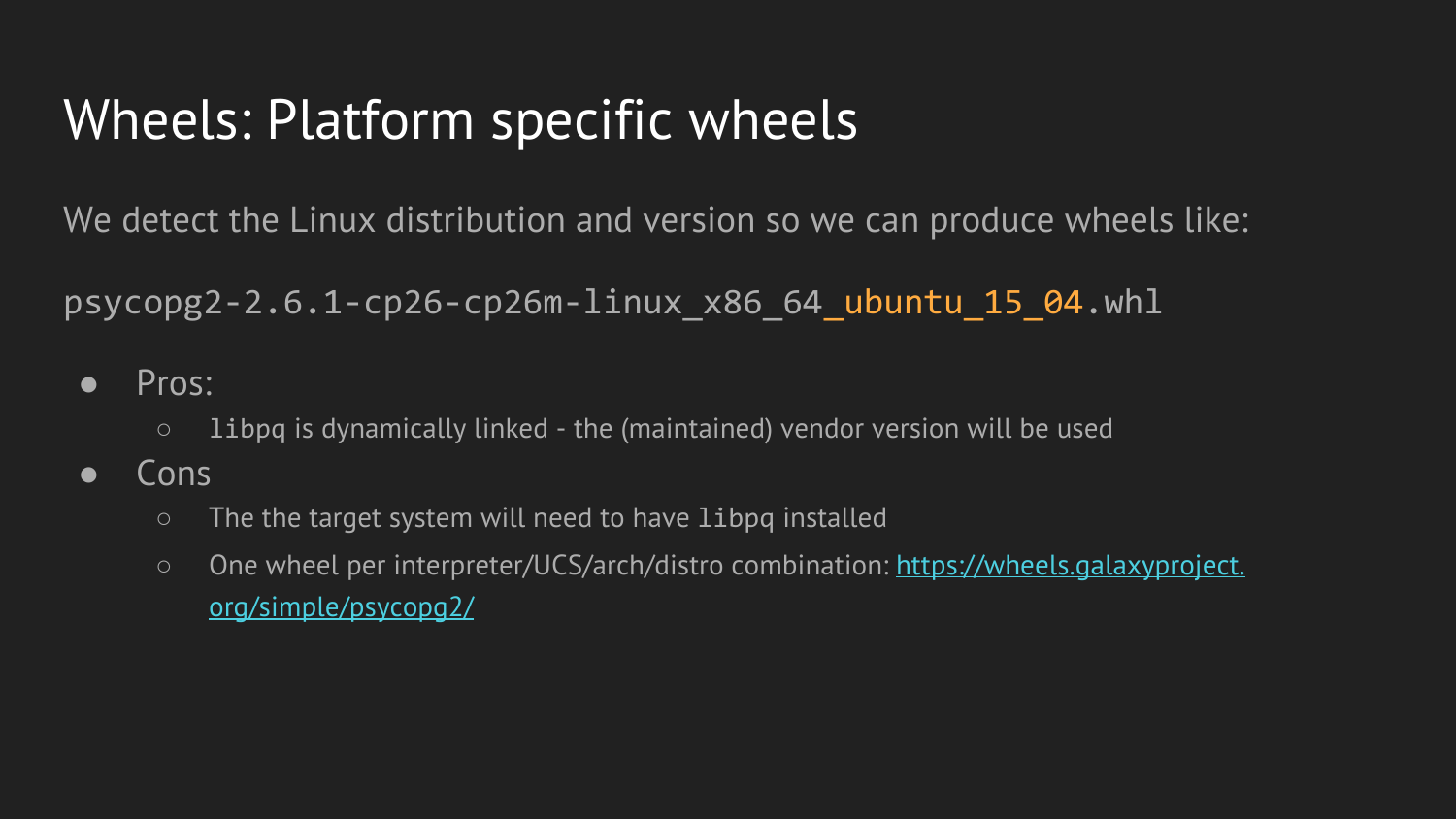#### Wheels: Platform generic wheels

We build on Debian 6 and produce wheels "that should work on any modern Linux" like:

PyYAML-3.11-cp27-cp27mu-linux\_x86\_64.whl

- Pros:
	- Great for simple wheels with no non-standard external dependencies
	- Only one wheel per interpreter/UCS/arch combination (no distribution)
- Cons
	- Cannot link to Ȥnon-standardȥ libraries

But… see manylinux (more on this later)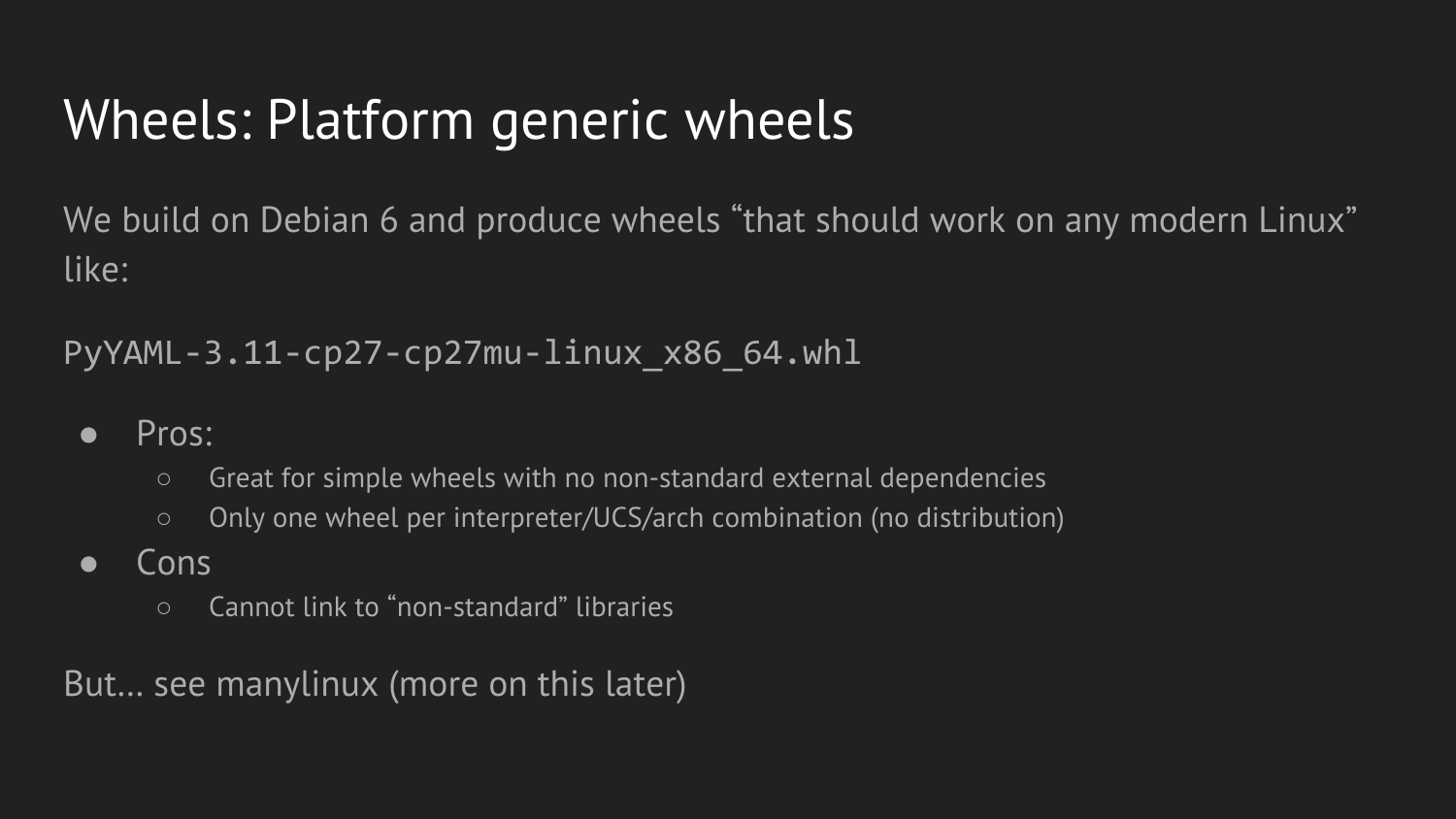#### What has changed?

- Some things change
	- The eggs/ directory is no longer used
	- A virtualenv is created at .venv/ and dependencies are installed there
	- Galaxy development versions use unpinned dependencies (soon)
- Some things stay the same
	- Galaxy still manages its dependencies upon startup
	- For Galaxy releases, pinned versions of dependencies are installed (for reproducibility)
- However
	- $\circ$  The standard tooling is used:  $\pi$  and wheel
	- You can use standard pip to install dependencies from source without using our wheels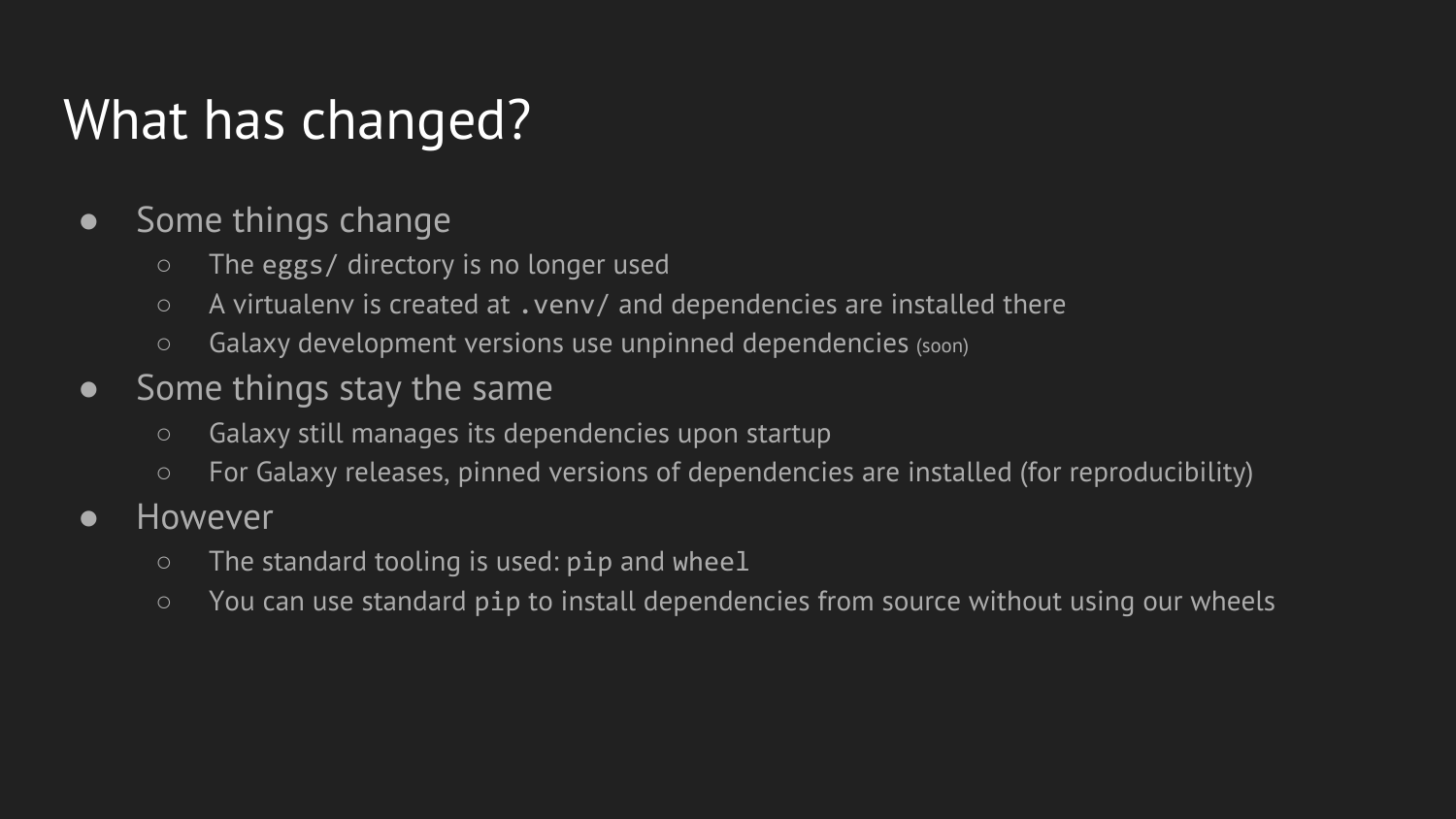#### What has changed?

% sh run.sh New python executable in .venv/bin/python Installing setuptools, pip, wheel...done. Activating virtualenv at .venv Ignoring indexes: https://pypi.python.org/simple Collecting pip==8.0.2+gx2 Downloading https://wheels.galaxyproject.org/packages/pip-8.0.2+gx2-py2.py3-none-any.whl (1.2MB) 100% |████████████████████████████████| 1.2MB 37.2MB/s Installing collected packages: pip Found existing installation: pip 7.1.2 Uninstalling pip-7.1.2: Successfully uninstalled pip-7.1.2 Successfully installed pip-8.0.2+gx2 Collecting bx-python==0.7.3 (from -r requirements.txt (line 2)) Downloading https://wheels.galaxyproject.org/packages/bx\_python-0.7.3-cp27-cp27mu-linux\_x86\_64.whl (1.7MB) 100% |████████████████████████████████| 1.7MB 37.5MB/s

...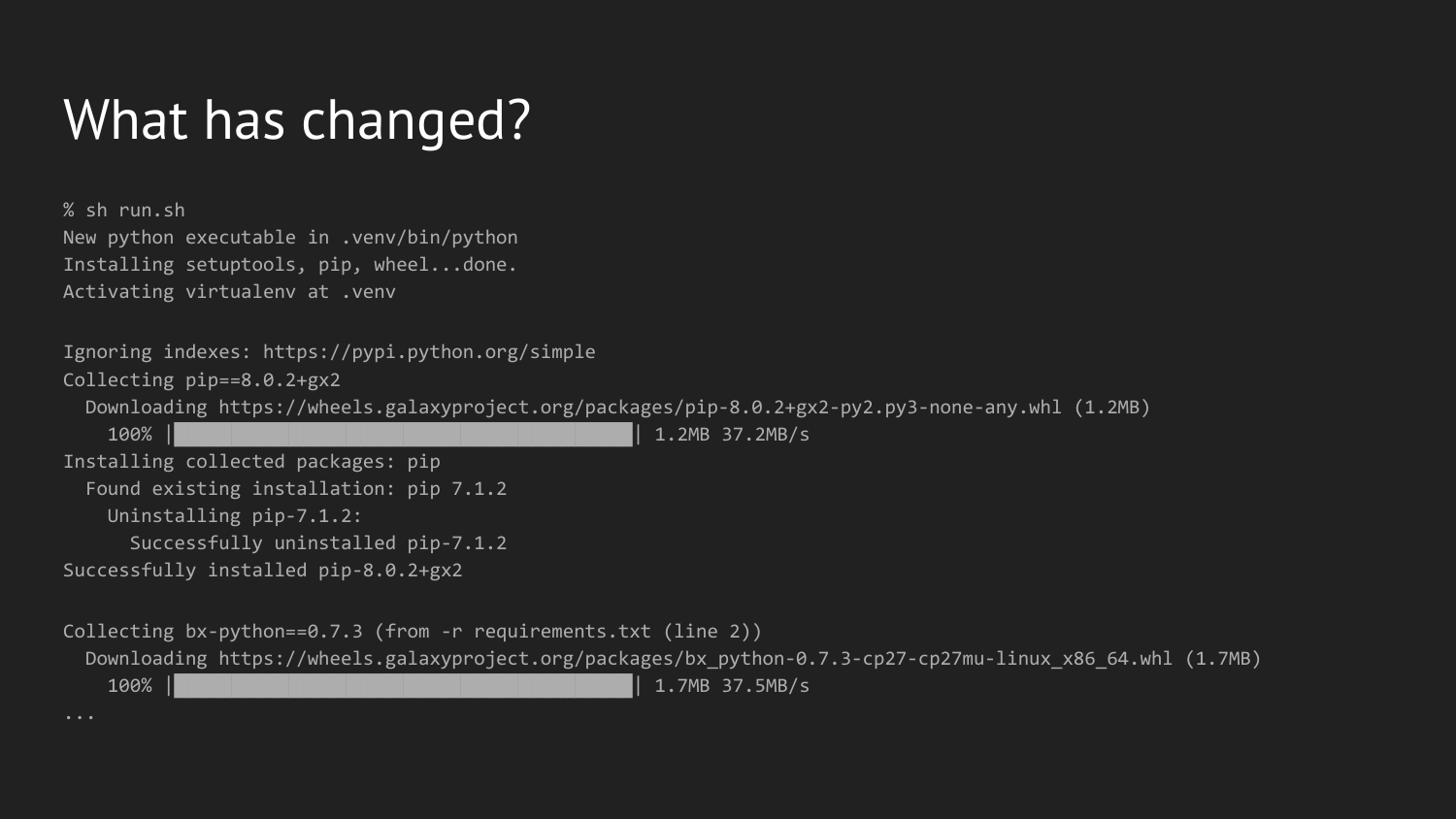#### What has changed?

Installing collected packages: bx-python, ...

Collecting psycopg2==2.6.1 (from -r /dev/stdin (line 1))

 Downloading https://wheels.galaxyproject.org/packages/psycopg2-2.6.1-cp27-cp27mu-linux\_x86\_64\_debian\_stretch\_sid.whl (357kB)

 100% |████████████████████████████████| 360kB 54.5MB/s Installing collected packages: psycopg2

Successfully installed psycopg2-2.6.1

Unsetting \$PYTHONPATH

Activating virtualenv at .venv

galaxy.queue worker INFO 2016-02-17 16:34:41,651 Initalizing main Galaxy Queue Worker on sqlalchemy+postgresql:///nate tool shed.tool shed registry DEBUG 2016-02-17 16:34:41,666 Loading references to tool sheds from .

#### /config/tool\_sheds\_conf.xml.sample

tool shed.tool shed registry DEBUG 2016-02-17 16:34:41,666 Loaded reference to tool shed: Galaxy Main Tool Shed galaxy.app DEBUG 2016-02-17 16:34:41,666 Using "galaxy.ini" config file: /home/nate/git/galaxy/config/galaxy.ini

...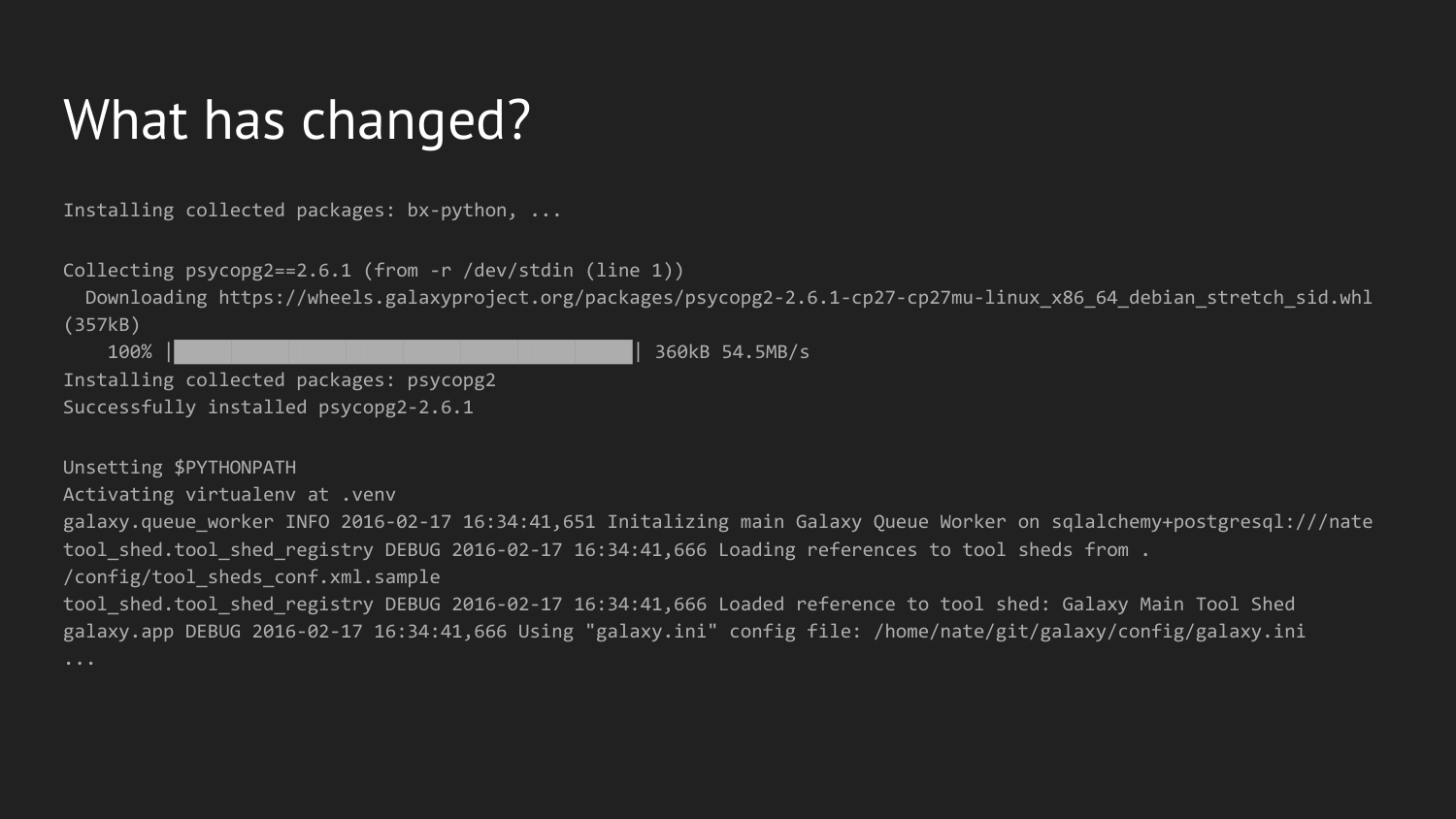### Nitty gritty stuff: Virtualenv placement

For a managed installation you may not want to use .venv/ (or you may be using uWSGI, galaxy-main, etc.).

- 1. Create your own virtualenv
- 2. Activate it
- 3. Use scripts/common\_startup.sh (and run.sh, if applicable) with the --nocreate-venv option

More complicated stuff (using with Conda, supervisor, uWSGI) in the documentation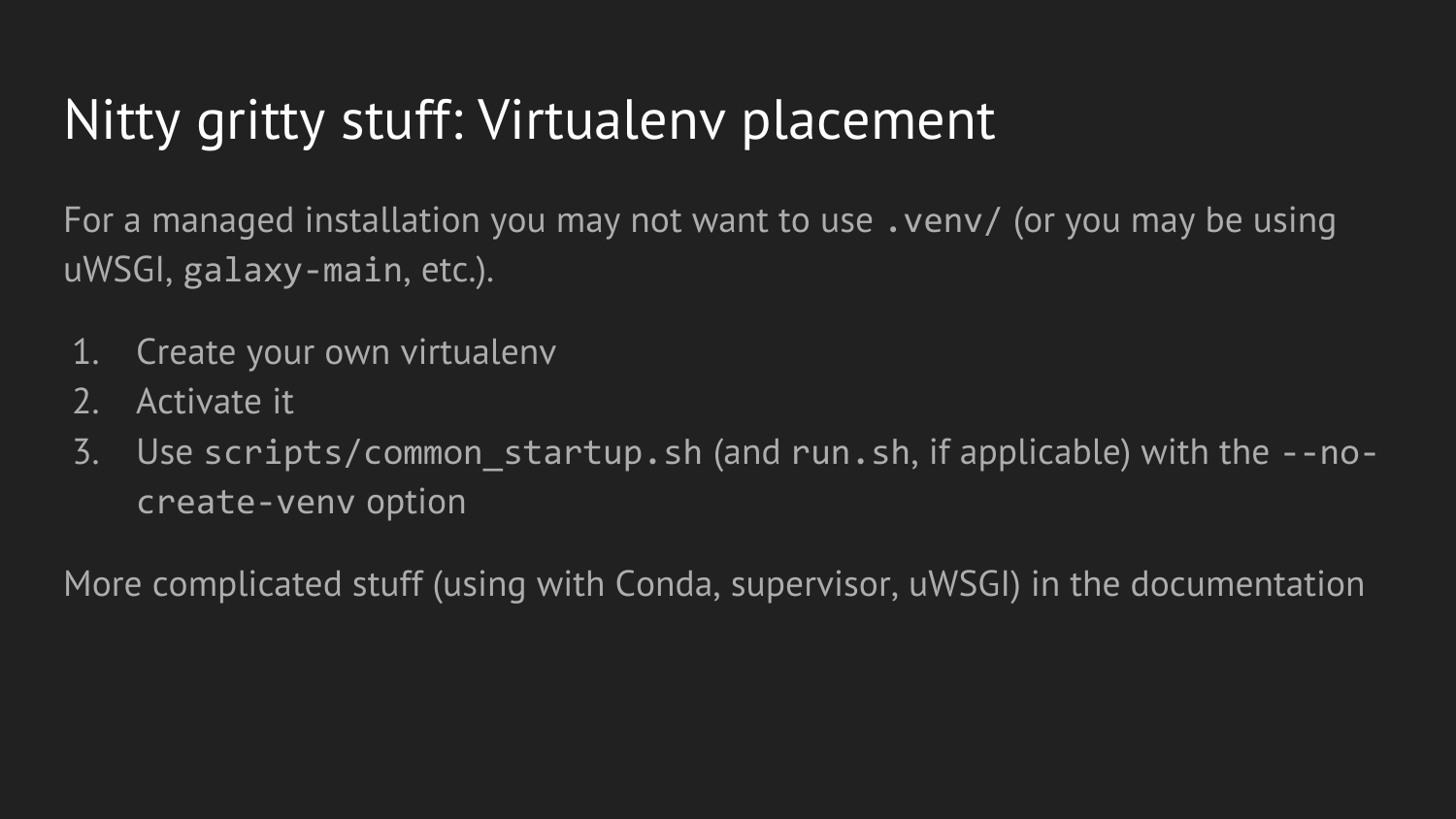#### Nitty gritty stuff: Platform binary compatibility

Some Linux distributions (like CentOS and Red Hat Enterprise Linux) have the same ABI and are binary compatible, meaning that wheels produced on one should work on the other. Enter binary-compatibility.cfg:

```
"linux x86 64 centos_6_7": {
    "install": ["linux x86 64 rhel 6 7"]
},
"linux x86 64 centos 6": {
    "install": ["linux x86 64 rhel 6"]
}
```
{

}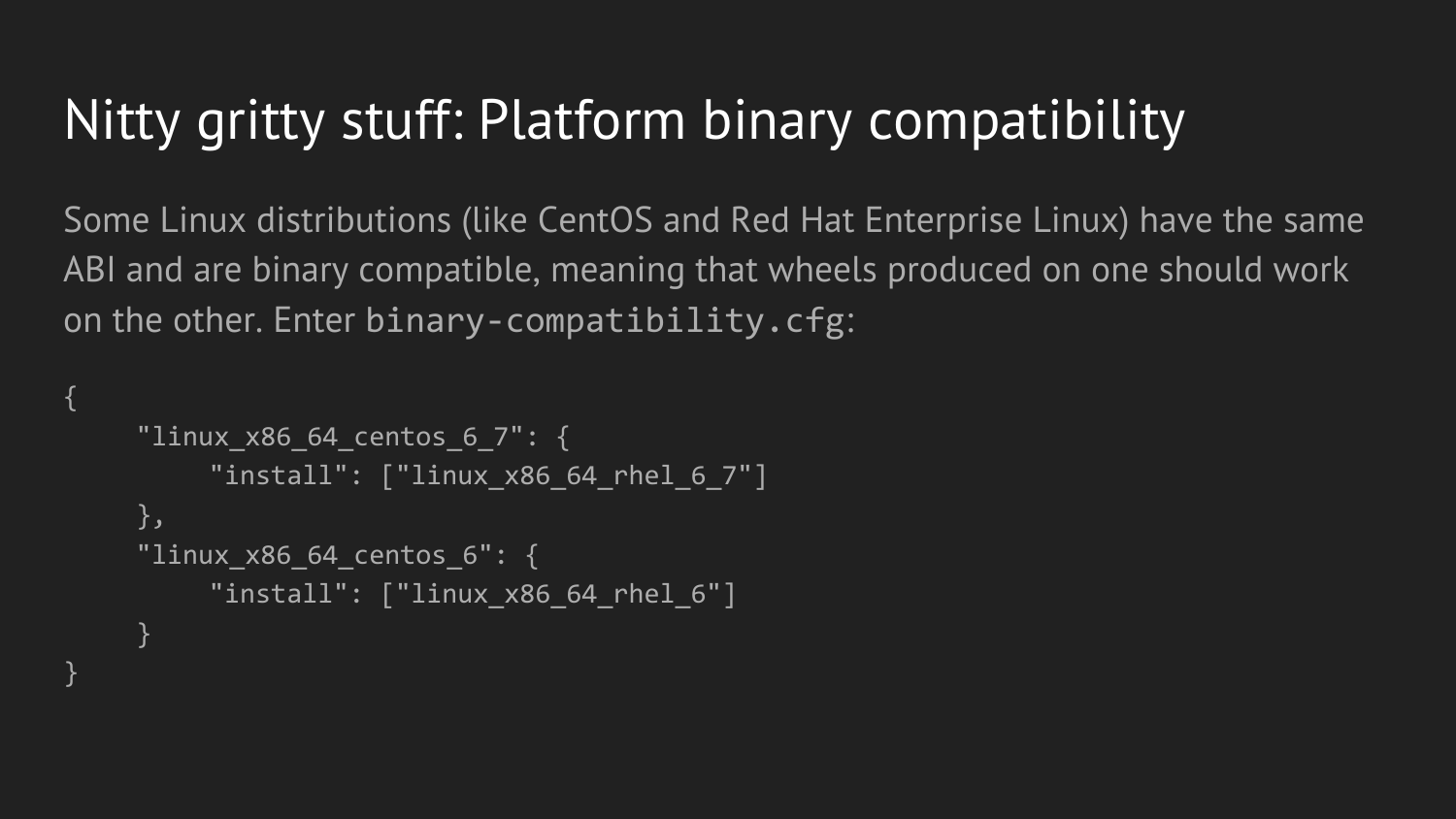#### Future plans: better platform generic wheels

While all of this *Galaxy pip/wheel* work was going on, some scientific Python folks went about solving the same problems in a similar way, and the result is **manylinux**<sup>[4]</sup>

Wheels using the manylinux x86 64 platform tag are built on CentOS 5 and work much like Galaxy's "platform generic" wheels, except:

- 1. The manylinux PEP<sup>[5]</sup> includes a specific list of allowed external libraries
- 2. They do not reuse the generic, underspecified linux x86 64 platform tag
- 3. The auditwheel utility ensures that a wheel is manylinux1 compatible
- 4. auditwheel can bundle unallowed external libraries into the wheel

In the near future (16.04 release?), generic wheels will be replaced with manylinux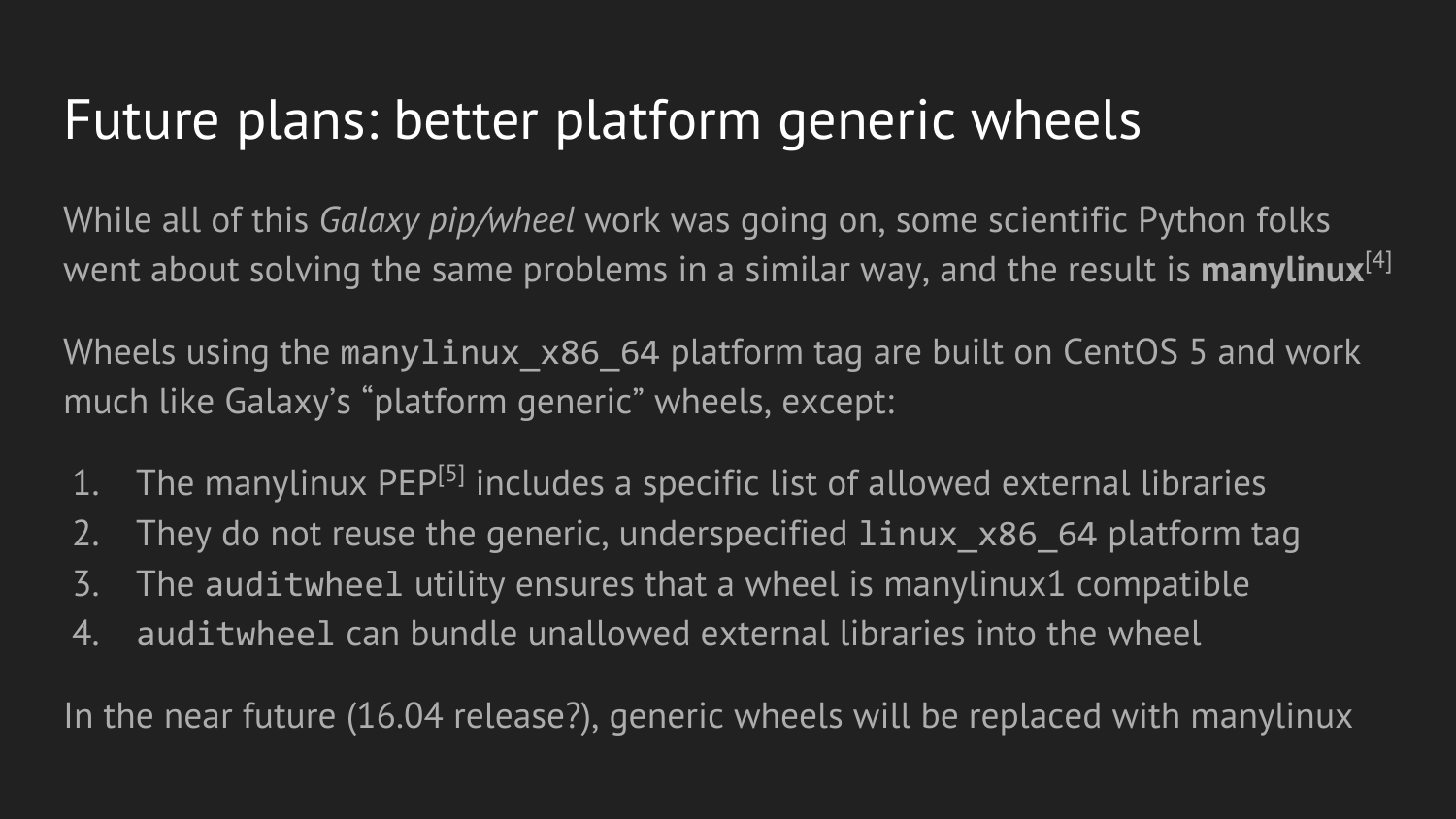#### Future plans: Standardize platform specific wheels

Platform specific wheels still have a useful case: wheel deployers may prefer not to use a bundled version of an unallowed library, and instead prefer to rely on a system package version

For this reason, I plan to write a PEP for official specific platform tag support, and hope to get this support added into upstream pip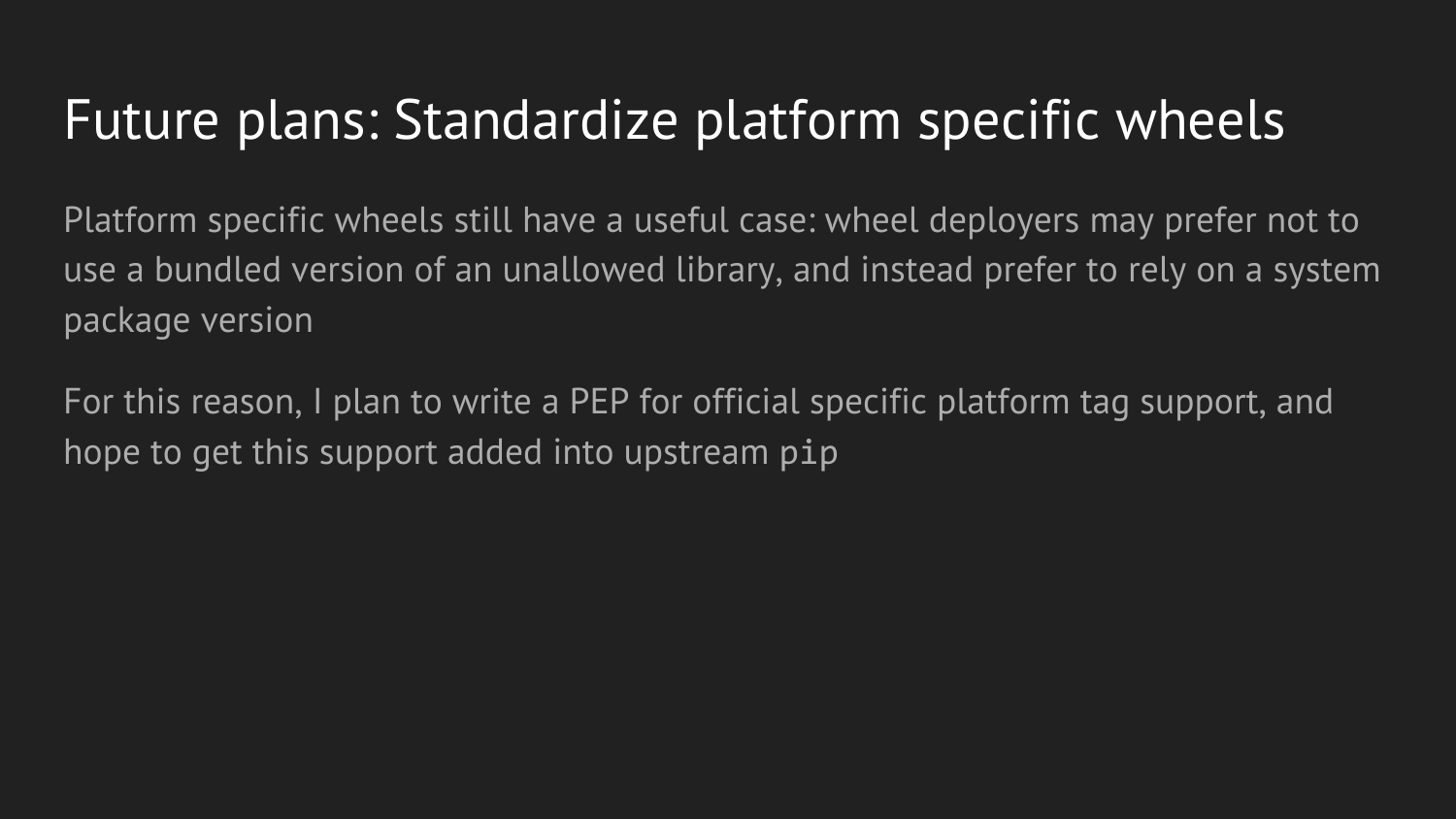#### Future plans: pip install galaxy, packages

Galaxy installations are cumbersome to manage. Wheel support makes simplifying this easier. I am working on support to be able to pip install galaxy (aiming for the 16.04 release). See pull request  $#921^{[6]}$ , issue  $#1152^{[7]}$ 

Additionally, we should be able to create Galaxy packages in other formats (e.g. . deb,  $\cdot$  rpm). See issue  $\#1472^{8}$